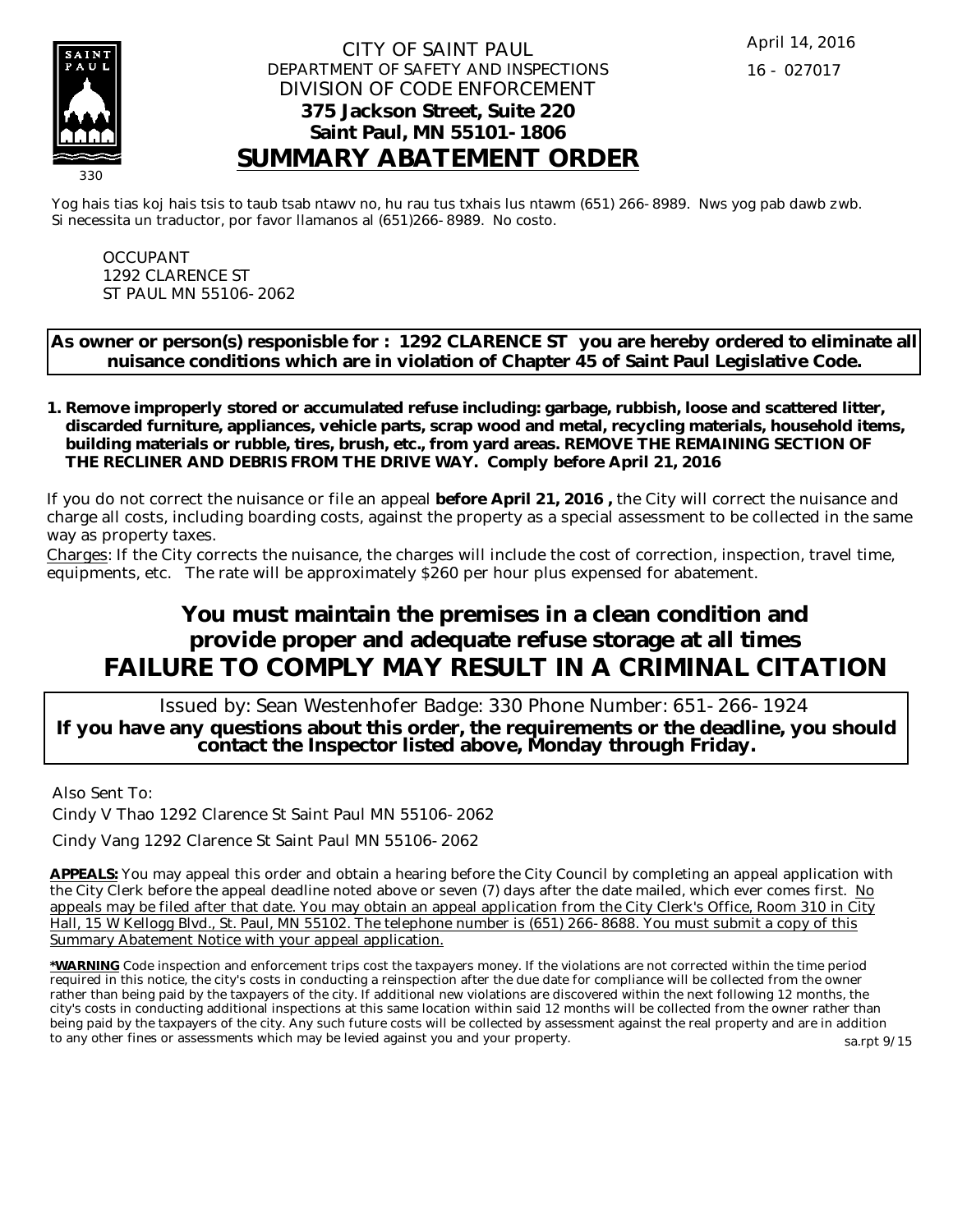

### CITY OF SAINT PAUL DEPARTMENT OF SAFETY AND INSPECTIONS DIVISION OF CODE ENFORCEMENT **375 Jackson Street, Suite 220 Saint Paul, MN 55101-1806 SUMMARY ABATEMENT ORDER**

Yog hais tias koj hais tsis to taub tsab ntawv no, hu rau tus txhais lus ntawm (651) 266-8989. Nws yog pab dawb zwb. Si necessita un traductor, por favor llamanos al (651)266-8989. No costo.

CINDY V THAO 1292 CLARENCE ST SAINT PAUL MN 55106-2062

**As owner or person(s) responisble for : 1292 CLARENCE ST you are hereby ordered to eliminate all nuisance conditions which are in violation of Chapter 45 of Saint Paul Legislative Code.**

**Remove improperly stored or accumulated refuse including: garbage, rubbish, loose and scattered litter, 1. discarded furniture, appliances, vehicle parts, scrap wood and metal, recycling materials, household items, building materials or rubble, tires, brush, etc., from yard areas. REMOVE THE REMAINING SECTION OF THE RECLINER AND DEBRIS FROM THE DRIVE WAY. Comply before April 21, 2016**

If you do not correct the nuisance or file an appeal **before April 21, 2016 ,** the City will correct the nuisance and charge all costs, including boarding costs, against the property as a special assessment to be collected in the same way as property taxes.

Charges: If the City corrects the nuisance, the charges will include the cost of correction, inspection, travel time, equipments, etc. The rate will be approximately \$260 per hour plus expensed for abatement.

# **You must maintain the premises in a clean condition and provide proper and adequate refuse storage at all times FAILURE TO COMPLY MAY RESULT IN A CRIMINAL CITATION**

 Issued by: Sean Westenhofer Badge: 330 Phone Number: 651-266-1924 **If you have any questions about this order, the requirements or the deadline, you should contact the Inspector listed above, Monday through Friday.**

Also Sent To: **Occupant** 

Cindy Vang 1292 Clarence St Saint Paul MN 55106-2062

**APPEALS:** You may appeal this order and obtain a hearing before the City Council by completing an appeal application with the City Clerk before the appeal deadline noted above or seven (7) days after the date mailed, which ever comes first. No appeals may be filed after that date. You may obtain an appeal application from the City Clerk's Office, Room 310 in City Hall, 15 W Kellogg Blvd., St. Paul, MN 55102. The telephone number is (651) 266-8688. You must submit a copy of this Summary Abatement Notice with your appeal application.

**\*WARNING** Code inspection and enforcement trips cost the taxpayers money. If the violations are not corrected within the time period required in this notice, the city's costs in conducting a reinspection after the due date for compliance will be collected from the owner rather than being paid by the taxpayers of the city. If additional new violations are discovered within the next following 12 months, the city's costs in conducting additional inspections at this same location within said 12 months will be collected from the owner rather than being paid by the taxpayers of the city. Any such future costs will be collected by assessment against the real property and are in addition to any other fines or assessments which may be levied against you and your property. sa.rpt 9/15